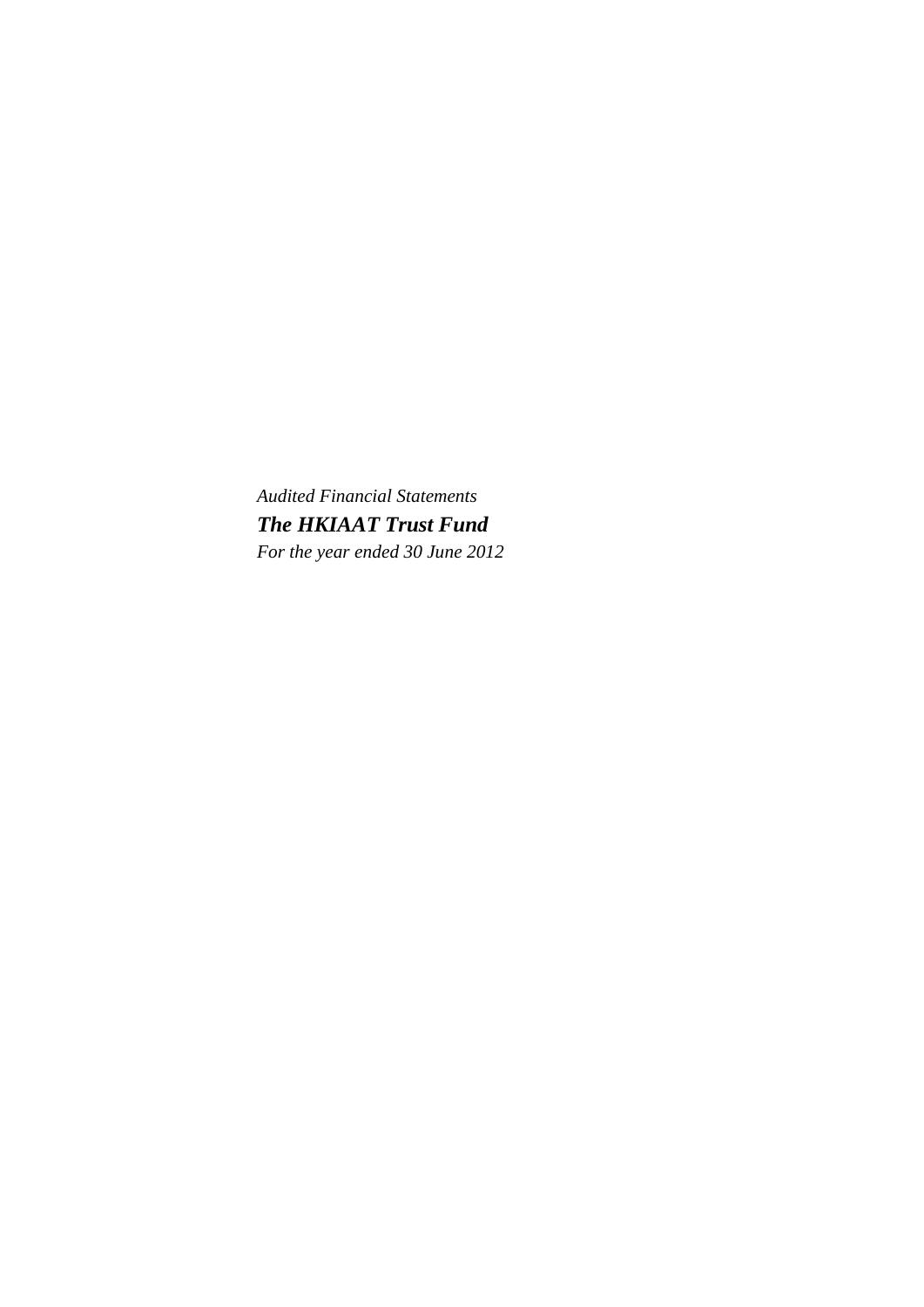# **Contents**

Audited Financial Statements for the Year Ended 30 June 2012

|                                           | <b>Pages</b>   |
|-------------------------------------------|----------------|
| Independent Auditor's Report              | $1-2$          |
| <b>Statement of Financial Position</b>    | 3              |
| <b>Statement of Comprehensive Income</b>  | $\overline{4}$ |
| Statement of Changes in Accumulated Funds | 5              |
| <b>Statement of Cash Flows</b>            | 6              |
| Notes to the Financial Statements         | 7-12           |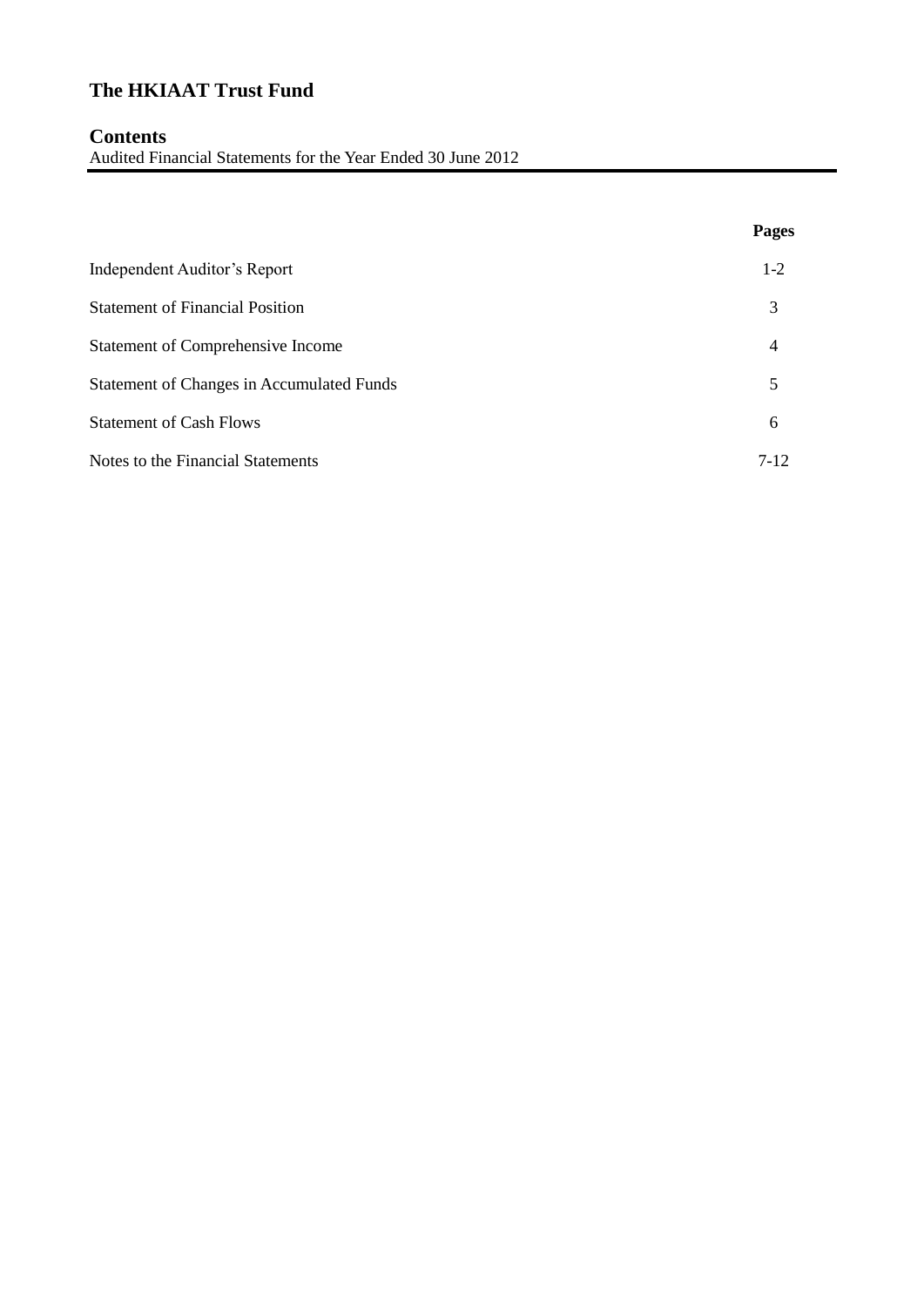# **Independent Auditor's Report**

To the Trustees of **The HKIAAT Trust Fund**

We have audited the financial statements of The HKIAAT Trust Fund (the "Trust Fund") set out on pages 3 to 12, which comprise the statement of financial position at 30 June 2012, and the statement of comprehensive income, the statement of changes in accumulated funds and the statement of cash flows for the year then ended, and a summary of significant accounting policies and other explanatory information.

### **Trustees' responsibility for the financial statements**

The Trustees of the Trust Fund are responsible for the preparation of financial statements that give a true and fair view in accordance with Hong Kong Financial Reporting Standards issued by the Hong Kong Institute of Certified Public Accountants (the "Institute"), and for such internal control as the Trustees determine is necessary to enable the preparation of financial statements that are free from material misstatement, whether due to fraud or error.

### **Auditor's responsibility**

Our responsibility is to express an opinion on these financial statements based on our audit. This report is made solely to you, as a body, in accordance with the trust deed, and for no other purpose. We do not assume responsibility towards or accept liability to any other person for the contents of this report.

We conducted our audit in accordance with Hong Kong Standards on Auditing issued by the Institute. Those standards require that we comply with ethical requirements and plan and perform the audit to obtain reasonable assurance about whether the financial statements are free from material misstatement.

An audit involves performing procedures to obtain audit evidence about the amounts and disclosures in the financial statements. The procedures selected depend on the auditor's judgment, including the assessment of the risks of material misstatement of the financial statements, whether due to fraud or error. In making those risk assessments, the auditor considers internal control relevant to the entity's preparation of financial statements that give a true and fair view in order to design audit procedures that are appropriate in the circumstances, but not for the purpose of expressing an opinion on the effectiveness of the entity's internal control. An audit also includes evaluating the appropriateness of accounting policies used and the reasonableness of accounting estimates made by the Trustees, as well as evaluating the overall presentation of the financial statements.

We believe that the audit evidence we have obtained is sufficient and appropriate to provide a basis for our audit opinion.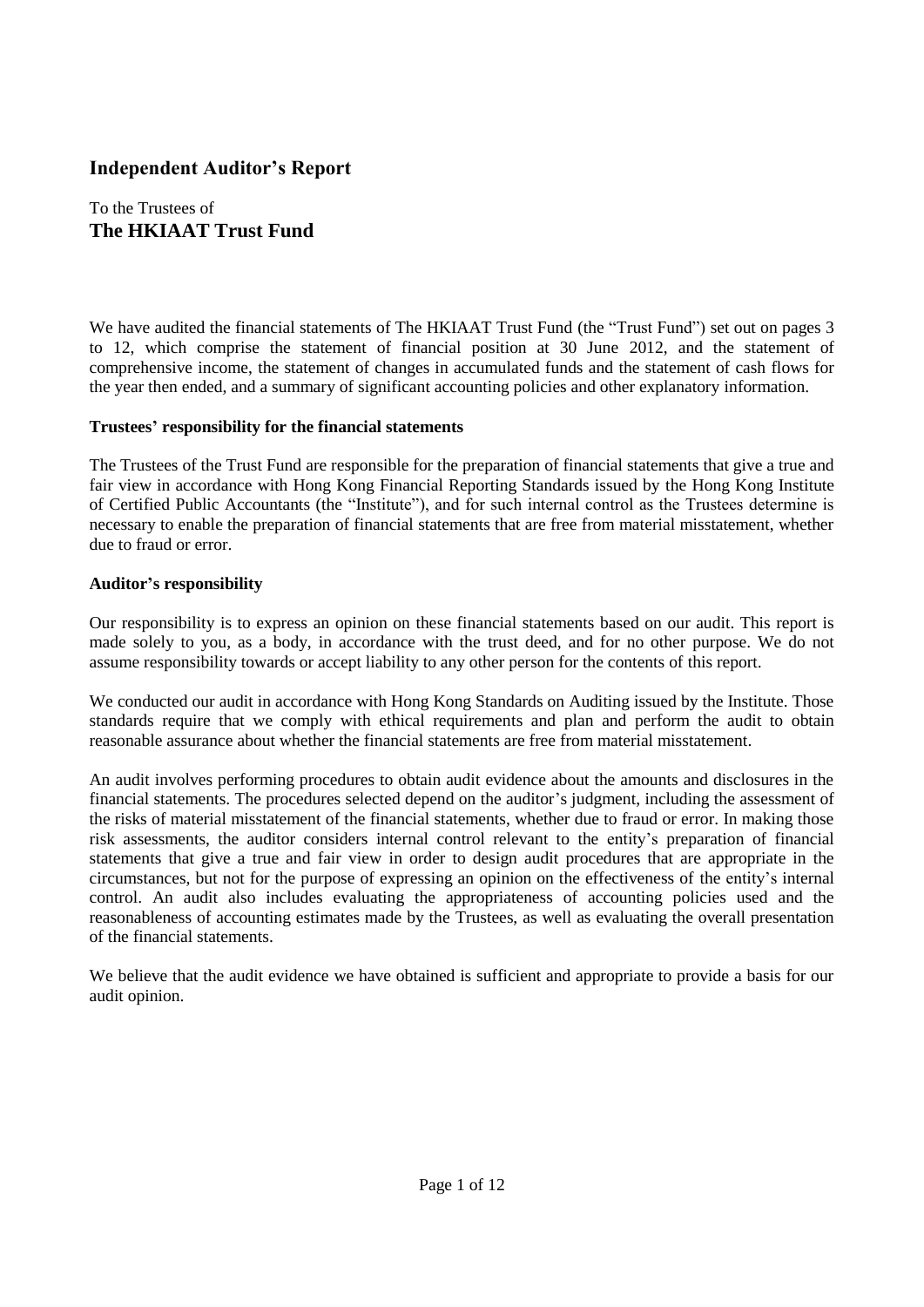# **Independent Auditor's Report**

To the Trustees of **The HKIAAT Trust Fund**

## **Opinion**

In our opinion, the financial statements give a true and fair view of the state of affairs of the Trust Fund at 30 June 2012, and of its deficit and cash flows for the year then ended in accordance with Hong Kong Financial Reporting Standards.

**Mazars CPA Limited** *Certified Public Accountants* 42nd floor, Central Plaza 18 Harbour Road, Wanchai, Hong Kong 18 September 2012

**Yip Ngai Shing** Practising Certificate number: P05163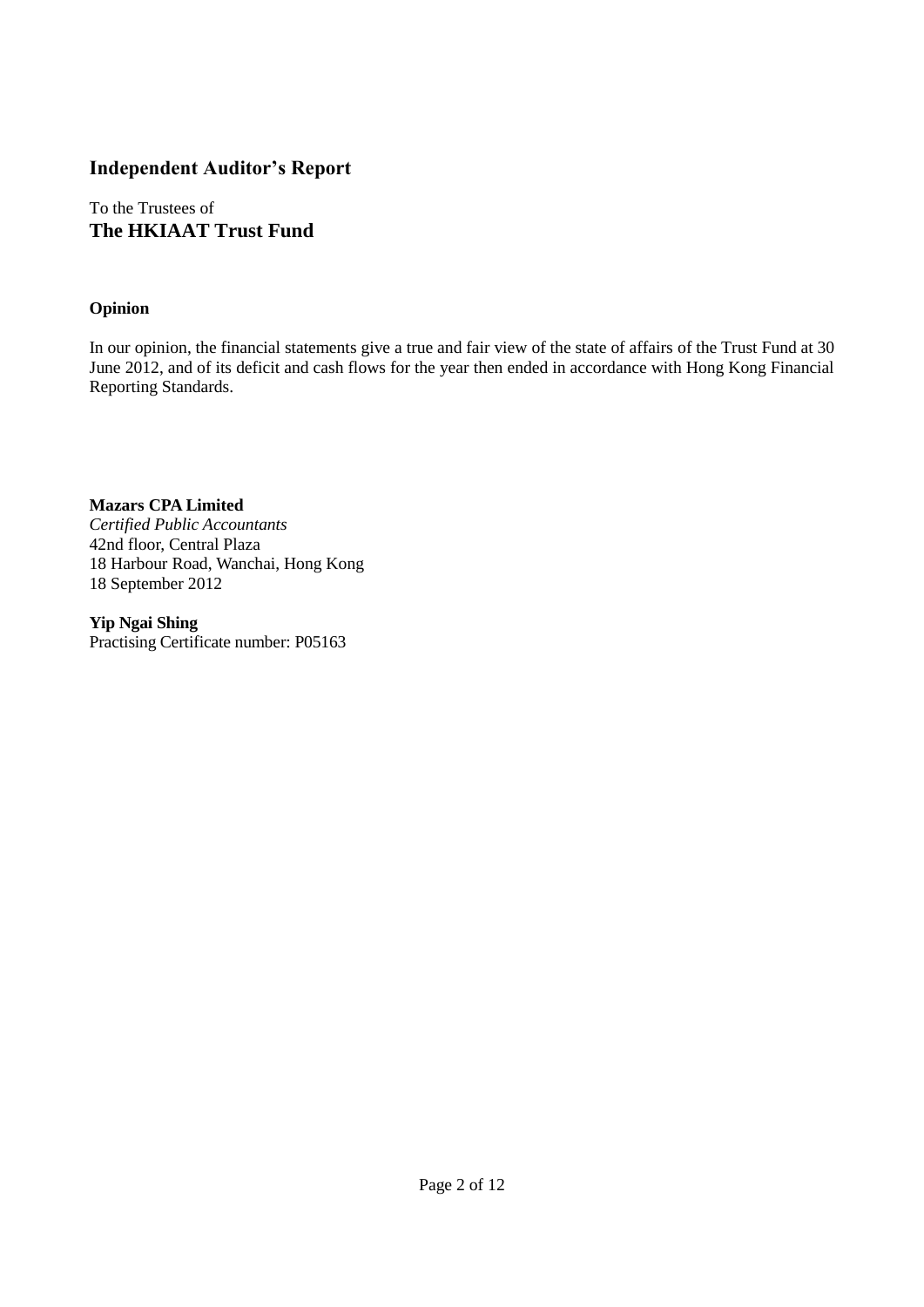# **Statement of Financial Position**

At 30 June 2012

|                                      | <b>Note</b>    | 2012<br>HK\$ | 2011<br>HK\$ |
|--------------------------------------|----------------|--------------|--------------|
| <b>Current assets</b>                |                |              |              |
| Amount due from HKIAAT               | $\overline{4}$ | 469,104      | 385,364      |
| Cash and cash equivalents            | 5              | 390,356      | 379,279      |
|                                      |                | 859,460      | 764,643      |
| <b>Current liability</b>             |                |              |              |
| Accruals for awards and scholarships | 6              | (884, 370)   | (732,600)    |
| Net (liabilities)/assets             |                | (24,910)     | 32,043       |
| <b>Accumulated funds</b>             |                | (24,910)     | 32,043       |

*Approved by the Trustees on 18 September 2012*

| Cho Lung Pui Lan, Stella | Kong Chi How, Johnson | Li Tak Ming, Andy |
|--------------------------|-----------------------|-------------------|
| Trustee                  | <i><u>Irustee</u></i> | Trustee           |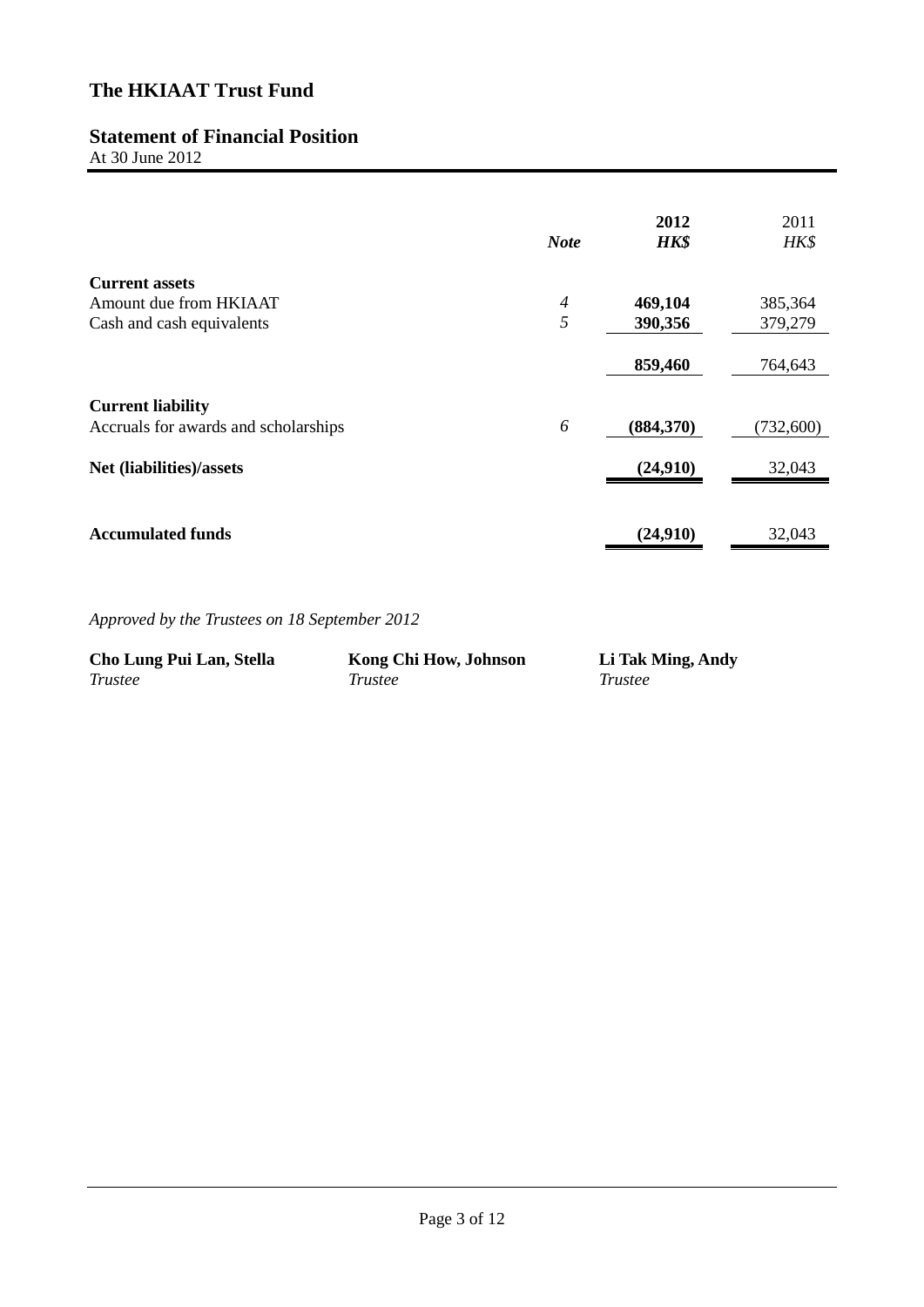## **Statement of Comprehensive Income**

For the year ended 30 June 2012

|                             | <b>Note</b> | 2012<br>HK\$ | 2011<br>HK\$ |
|-----------------------------|-------------|--------------|--------------|
|                             |             |              |              |
| <b>Revenue</b>              |             |              |              |
| Donations                   | 7           | 200,906      | 155,395      |
| Interest income             |             | 37           | 19           |
|                             |             | 200,943      | 155,414      |
| <b>Expenses</b>             |             |              |              |
| <b>Bank</b> charges         |             | (336)        | (300)        |
| Scholarships                |             | (257, 560)   | (161, 720)   |
|                             |             | (257, 896)   | (162,020)    |
| <b>Deficit</b>              |             | (56, 953)    | (6,606)      |
| Other comprehensive income  |             |              |              |
| <b>Comprehensive income</b> |             | (56, 953)    | (6,606)      |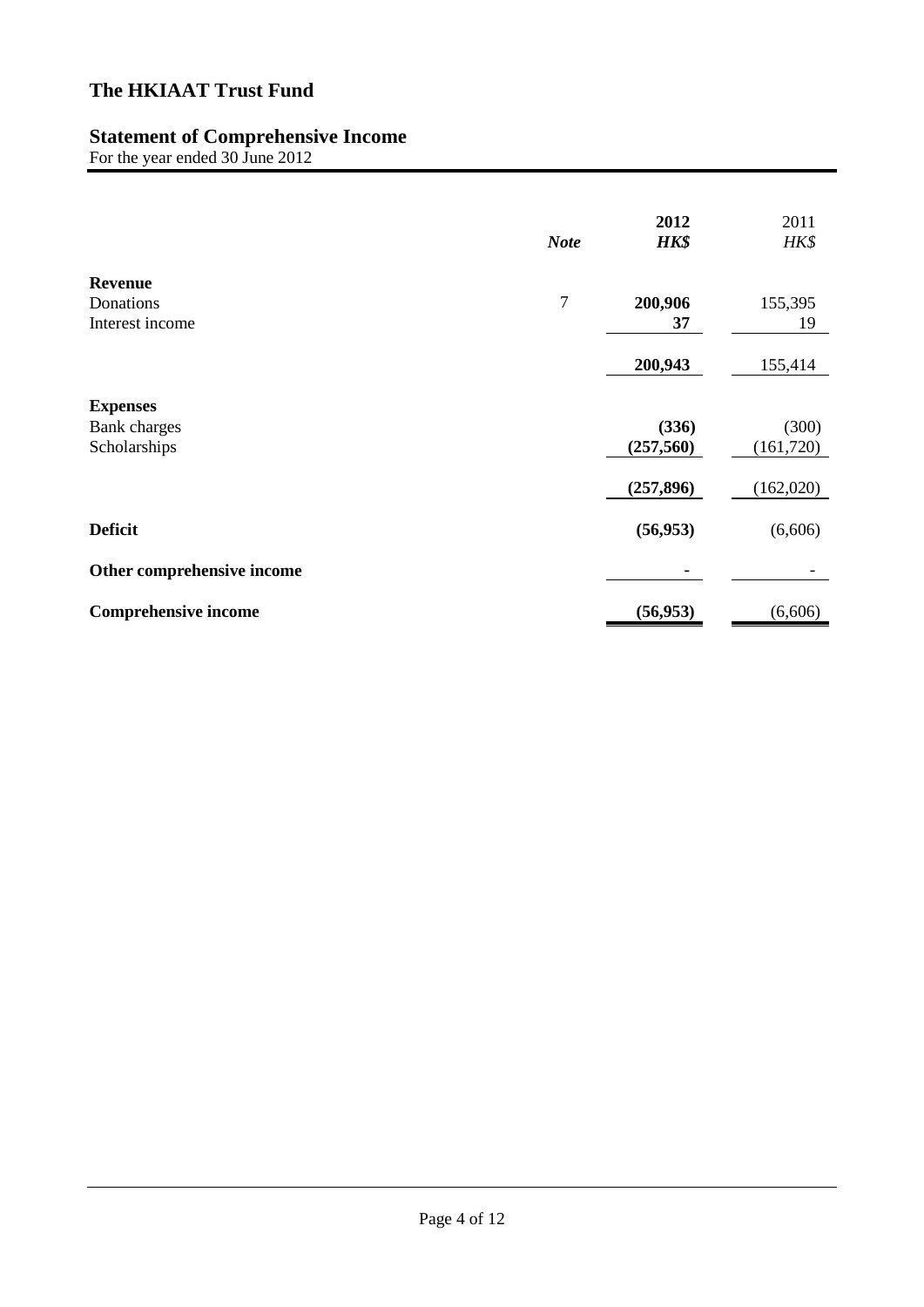# **Statement of Changes in Accumulated Funds**

For the year ended 30 June 2012

|                                          | 2012<br><b>HK\$</b> | 2011<br>HK\$ |
|------------------------------------------|---------------------|--------------|
| <b>Accumulated funds</b>                 |                     |              |
| At the beginning of the reporting period | 32,043              | 38,649       |
| Deficit<br>Other comprehensive income    | (56, 953)           | (6,606)      |
| Comprehensive income                     | (56, 953)           | (6,606)      |
| At the end of the reporting period       | (24,910)            | 32,043       |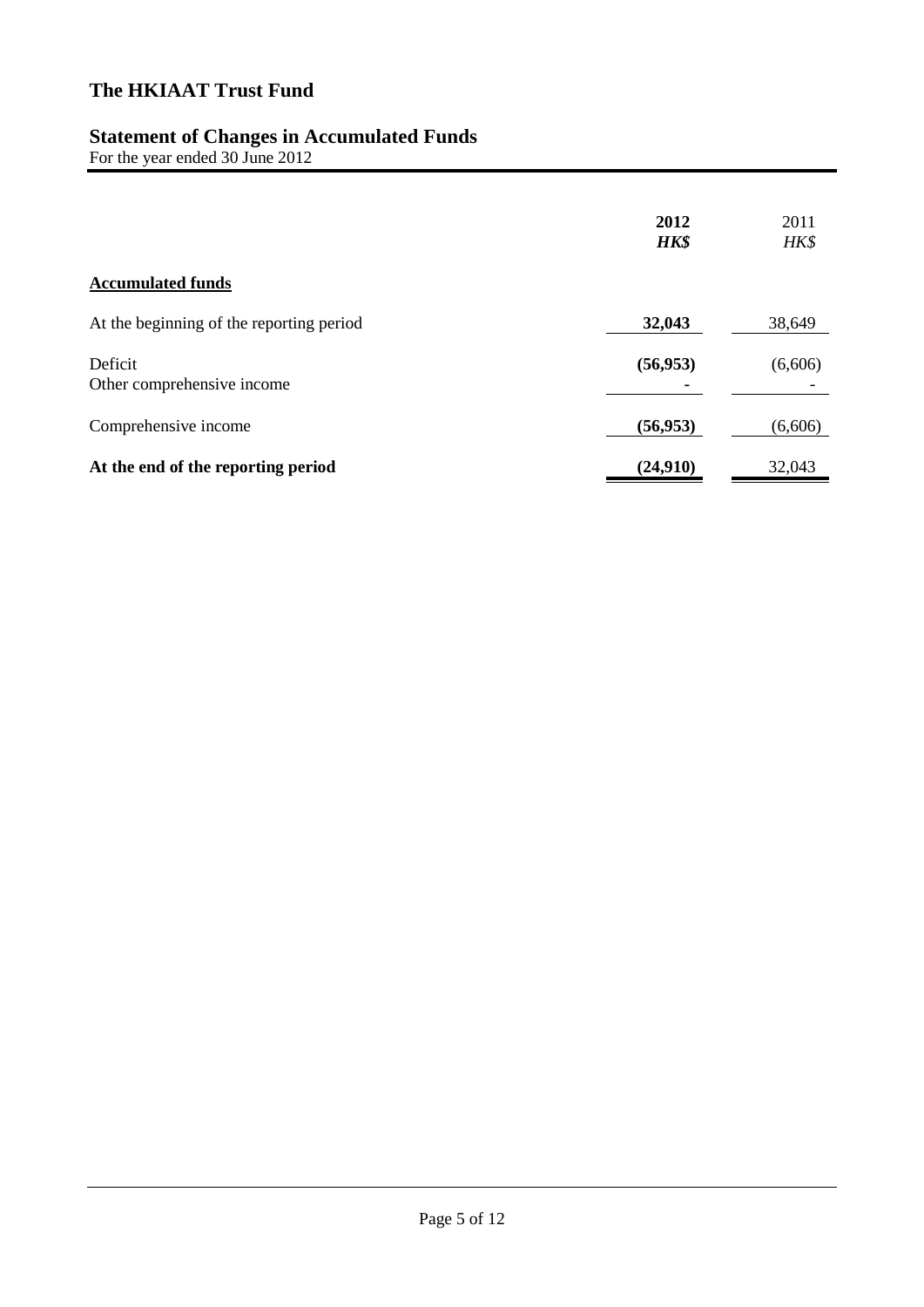# **Statement of Cash Flows**

For the year ended 30 June 2012

|                                                                                                                        | <b>Note</b> | 2012<br><b>HK\$</b> | 2011<br>HK\$ |
|------------------------------------------------------------------------------------------------------------------------|-------------|---------------------|--------------|
| <b>Cash flows from operating activities</b>                                                                            |             |                     |              |
| Deficit                                                                                                                |             | (56, 953)           | (6,606)      |
| Increase in amount due from HKIAAT                                                                                     |             | (83,740)            | (33,160)     |
| Increase in accruals for awards and scholarships                                                                       |             | 151,770             | 39,485       |
| Net cash generated from/(utilized in) operating activities<br>and net increase/(decrease) in cash and cash equivalents |             | 11,077              | (281)        |
| Cash and cash equivalents at the beginning of the<br>reporting period                                                  |             | 379,279             | 379,560      |
| Cash and cash equivalents at the end of the<br>reporting period                                                        | 5           | 390,356             | 379,279      |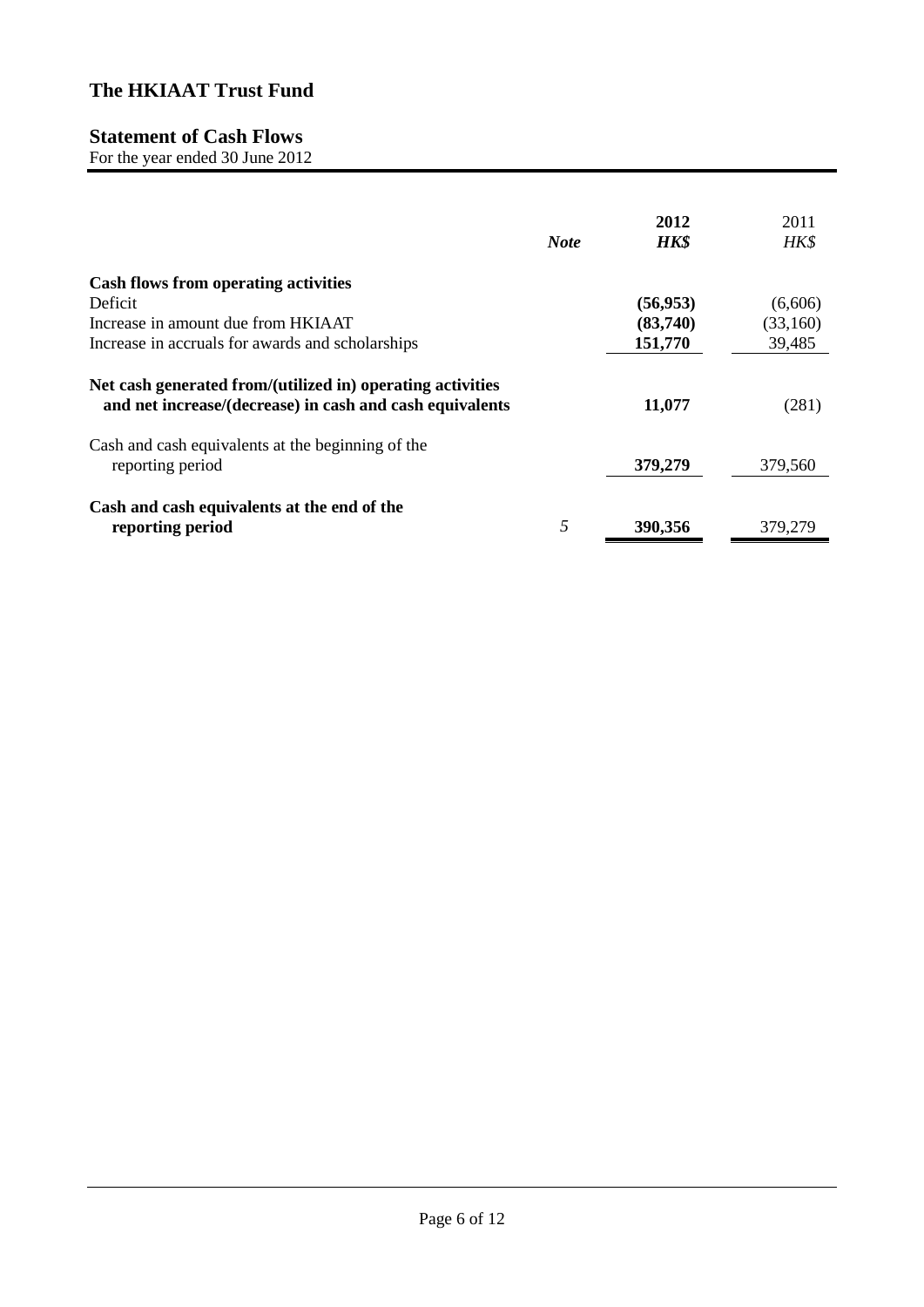## **Notes to the Financial Statements**

For the year ended 30 June 2012

### **1. PRINCIPAL ACTIVITIES**

The HKIAAT Trust Fund (the "Trust Fund") was set up under a trust deed dated 21 June 1999 for educational purposes and in particular for the provision of scholarships to persons studying for the examinations held by Hong Kong Institute of Accredited Accounting Technicians Limited ("HKIAAT"). According to the trust deed, the trustees of the Trust Fund are the president, the immediate past president and a vice president of HKIAAT. HKIAAT is incorporated in Hong Kong under the Hong Kong Companies Ordinance as a company limited by guarantee with its registered office located at 27th floor, Wu Chung House, 213 Queen's Road East, Wanchai, Hong Kong. The Trust Fund is a subsidiary of HKIAAT. The ultimate parent of the Trust Fund is the Hong Kong Institute of Certified Public Accountants (the "Institute"). The Trust Fund, being a charitable trust, is exempt from Hong Kong Profits Tax under Section 88 of the Inland Revenue Ordinance.

### **2. PRINCIPAL ACCOUNTING POLICIES**

#### **a. Basis of preparation**

These financial statements have been prepared in accordance with Hong Kong Financial Reporting Standards ("HKFRSs"), which include all individual Hong Kong Financial Reporting Standards, Hong Kong Accounting Standards ("HKASs") and Interpretations issued by the Institute and accounting principles generally accepted in Hong Kong. These financial statements have been prepared under the historical cost convention.

These financial statements have been prepared in conformity with the principles applicable to a going concern basis. The applicability of these principles is mainly dependent upon continued availability of adequate finance in view of the excess of current liability over current assets. The immediate parent has confirmed its intention to make available adequate funds to the Trust Fund as and when required to maintain the Trust Fund as a going concern.

The preparation of financial statements in conformity with HKFRSs requires the use of certain critical accounting estimates. It also requires management to exercise its judgment in the process of applying the Trust Fund's accounting policies. The estimates and associated assumptions are based on experience and other factors that are considered to be relevant. Actual results may differ from these estimates.

These financial statements have been prepared on a basis consistent with the accounting policies adopted in the 2011 financial statements, except for the first-time early adoption of the revised HKFRSs as set out in note 2b to these financial statements. The following HKFRSs issued in prior years, that are not yet effective for the current year but are applicable to the Trust Fund, have been early adopted in prior years:

| <b>HKFRS 9</b>  | "Financial Instruments"  |
|-----------------|--------------------------|
| <b>HKFRS 13</b> | "Fair Value Measurement" |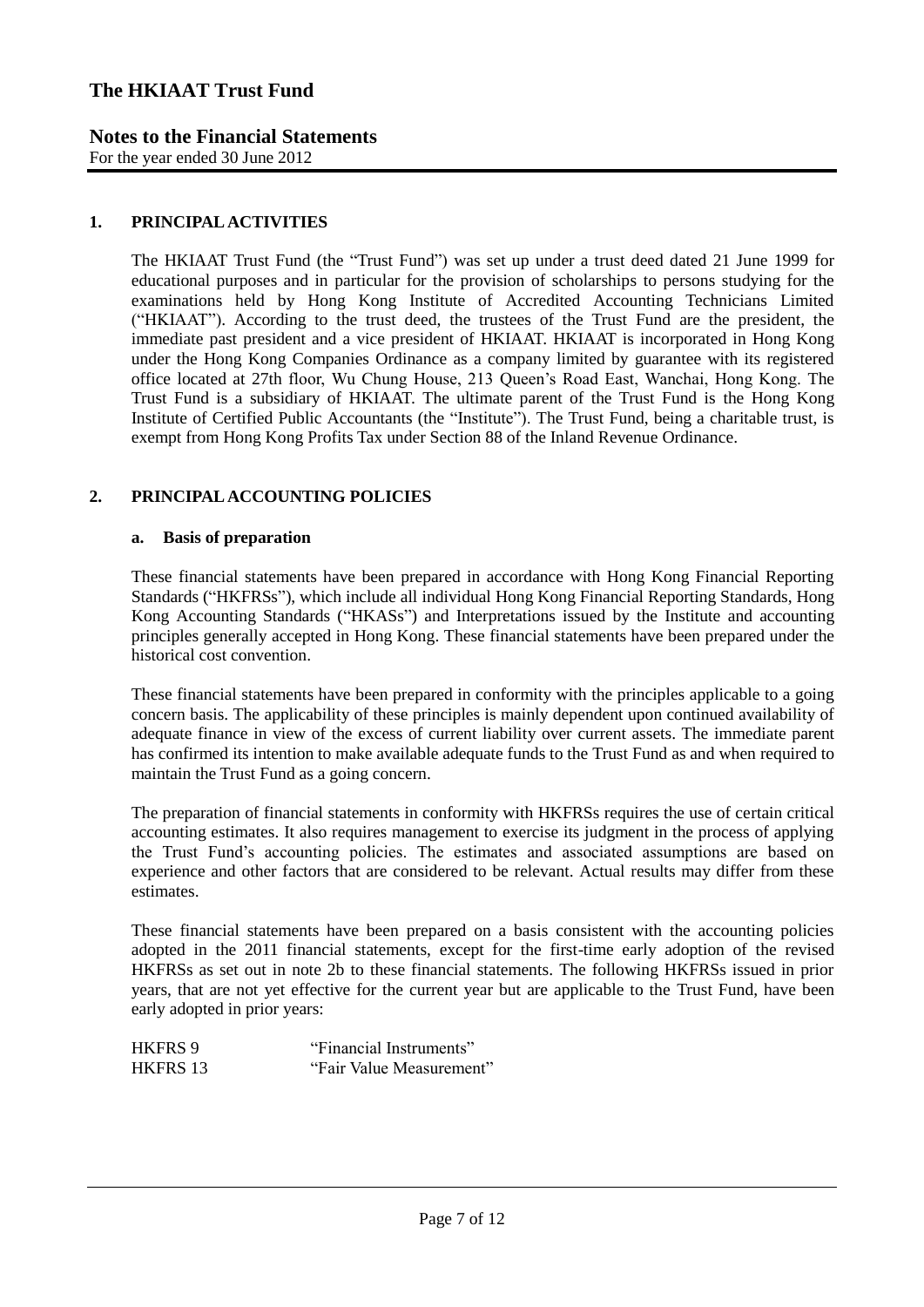### **Notes to the Financial Statements**

For the year ended 30 June 2012

### **2. PRINCIPAL ACCOUNTING POLICIES (CONTINUED)**

#### **b. Early adoption of applicable revised HKFRSs that were issued during the current year**

The Institute has issued certain new/revised HKFRSs during the current year that are available for early adoption. Of these, the following revised HKFRSs are applicable to these financial statements and early adopted by the Trust Fund for the first time:

| Amendments to HKAS 1 (Revised)     |                                       | "Presentation of Financial Statements – Presentation of |
|------------------------------------|---------------------------------------|---------------------------------------------------------|
|                                    | Items of Other Comprehensive Income"  |                                                         |
| <b>Annual Improvements Project</b> | "Annual Improvements 2009-2011 Cycle" |                                                         |

Amendments to HKAS 1 (Revised) improve the presentation of other comprehensive income. The amendments require entities to group together the items of other comprehensive income that may be reclassified to profit or loss in the future by presenting them separately from those that will not be reclassified to profit or loss. The amended HKAS 1 will be effective for annual periods beginning on or after 1 July 2012. The application of the amendments does not have any significant impact on the Trust Fund.

"Annual Improvements 2009-2011 Cycle" sets out a collection of amendments to HKFRSs which make necessary, but non-urgent, amendments to HKFRSs that will not be included as part of another major project. The amendments, among others, clarify the requirements for comparative information, the classification of servicing equipment and the income tax consequences of distributions to holders of an equity instrument and of transaction costs of an equity transaction. The amendments are effective for annual periods beginning on or after 1 January 2013. The application of the amendments does not have any significant impact on the Trust Fund.

#### **c. Financial instruments**

Financial assets and financial liabilities are recognized in the statement of financial position when the Trust Fund becomes a party to the contractual provisions of the instrument. Financial assets and financial liabilities are initially measured at fair value and transaction costs that are directly attributable to the acquisition or issue of financial assets and financial liabilities are added to or deducted from the fair value of the financial assets or financial liabilities, as appropriate, on initial recognition.

The Trust Fund's financial assets, including amount due from HKIAAT and bank balances, are subsequently measured at amortized cost using the effective interest method, less identified impairment charges (see note 2d) as the assets are held within a business model whose objective is to hold assets in order to collect contractual cash flows and the contractual terms of the financial assets give rise on specific dates to cash flows that are solely payments of principal and interest on the principal amount outstanding.

Financial liabilities include accruals for awards and scholarships which are subsequently measured at amortized cost using the effective interest method.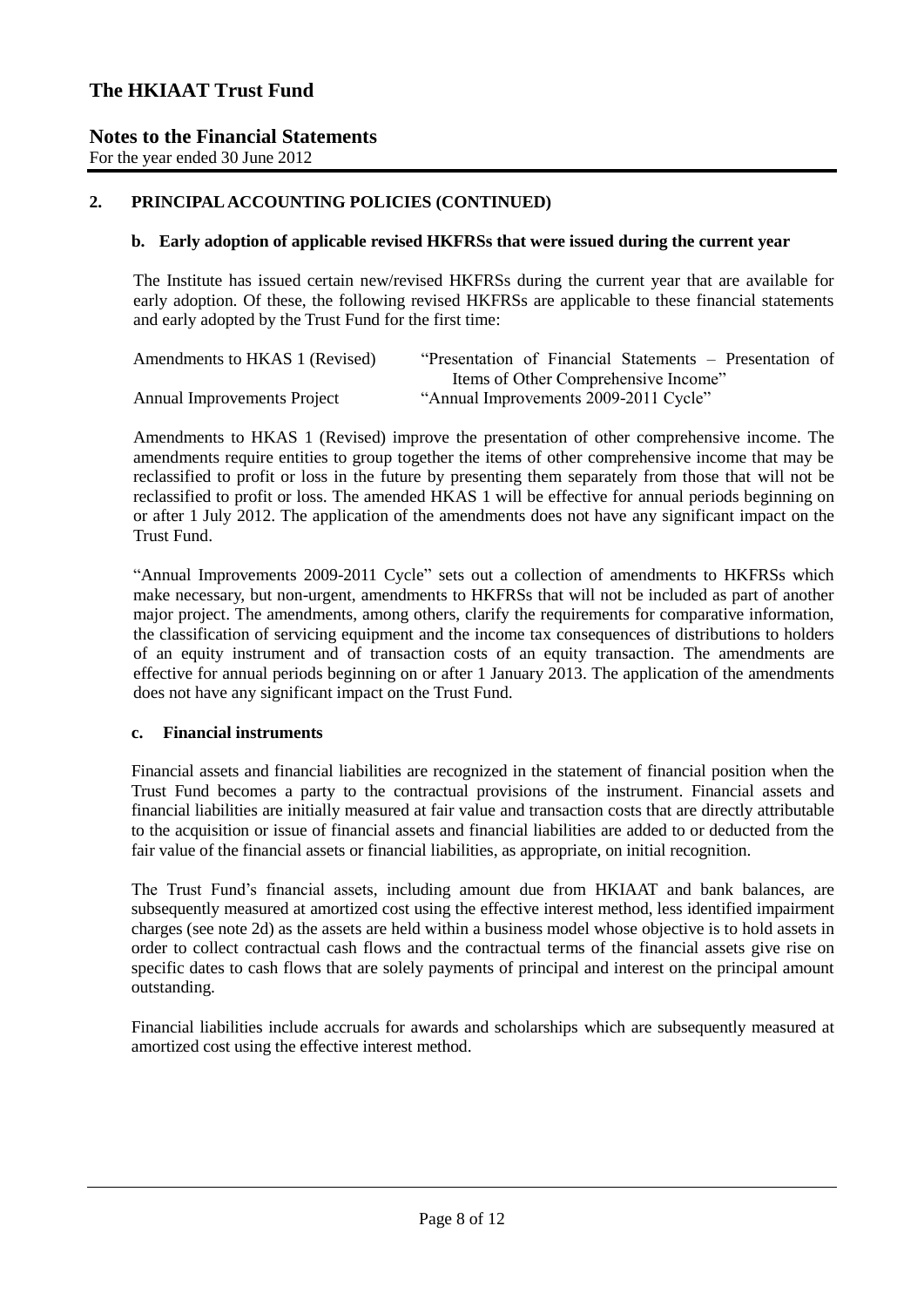## **Notes to the Financial Statements**

For the year ended 30 June 2012

### **2. PRINCIPAL ACCOUNTING POLICIES (CONTINUED)**

#### **d. Impairment of financial assets**

The Trust Fund recognizes charges for impaired financial assets promptly where there is objective evidence that impairment of financial assets has occurred. The impairment of financial assets carried at amortized cost is measured as the difference between the financial assets' carrying amount and the present value of estimated future cash flows discounted at the financial assets' original effective interest rate. Impairment charges are assessed individually for significant financial assets.

The carrying amount of the financial assets is reduced through the use of the financial asset impairment charges account. Changes in the carrying amount of the financial asset impairment charges account are recognized in surplus or deficit. When the financial asset is considered uncollectible, it is written off against the financial asset impairment charges account.

If, in a subsequent period, the amount of an impairment charge decreases and the decrease can be related objectively to an event occurring after the impairment was recognized, the previously recognized impairment charge is reversed by reducing the financial asset impairment charges account, subject to a restriction that the carrying amount of the asset at the date the impairment is reversed does not exceed what the amortized cost would have been had the impairment not been recognized. The amount of any reversal is recognized in surplus or deficit.

#### **e. Derecognition of financial assets and financial liabilities**

Financial assets are derecognized when the contractual rights to receive the cash flows of the financial assets expire; or where the Trust Fund transfers the financial assets and either (i) it has transferred substantially all the risks and rewards of ownership of the financial assets or (ii) it has neither transferred nor retained substantially all the risks and rewards of ownership of the financial assets but has not retained control of the financial assets.

Financial liabilities are derecognized when they are extinguished, i.e. when the obligation is discharged, cancelled or expires.

### **f. Cash and cash equivalents**

Cash and cash equivalents comprise cash at bank.

#### **g. Revenue recognition**

Revenue is recognized when it is probable that the economic benefits will flow to the Trust Fund and when the revenue can be measured reliably.

Donations are recognized on an accrual basis when receipt thereof is certain.

Interest income from bank savings accounts is recognized as it accrues using the effective interest method.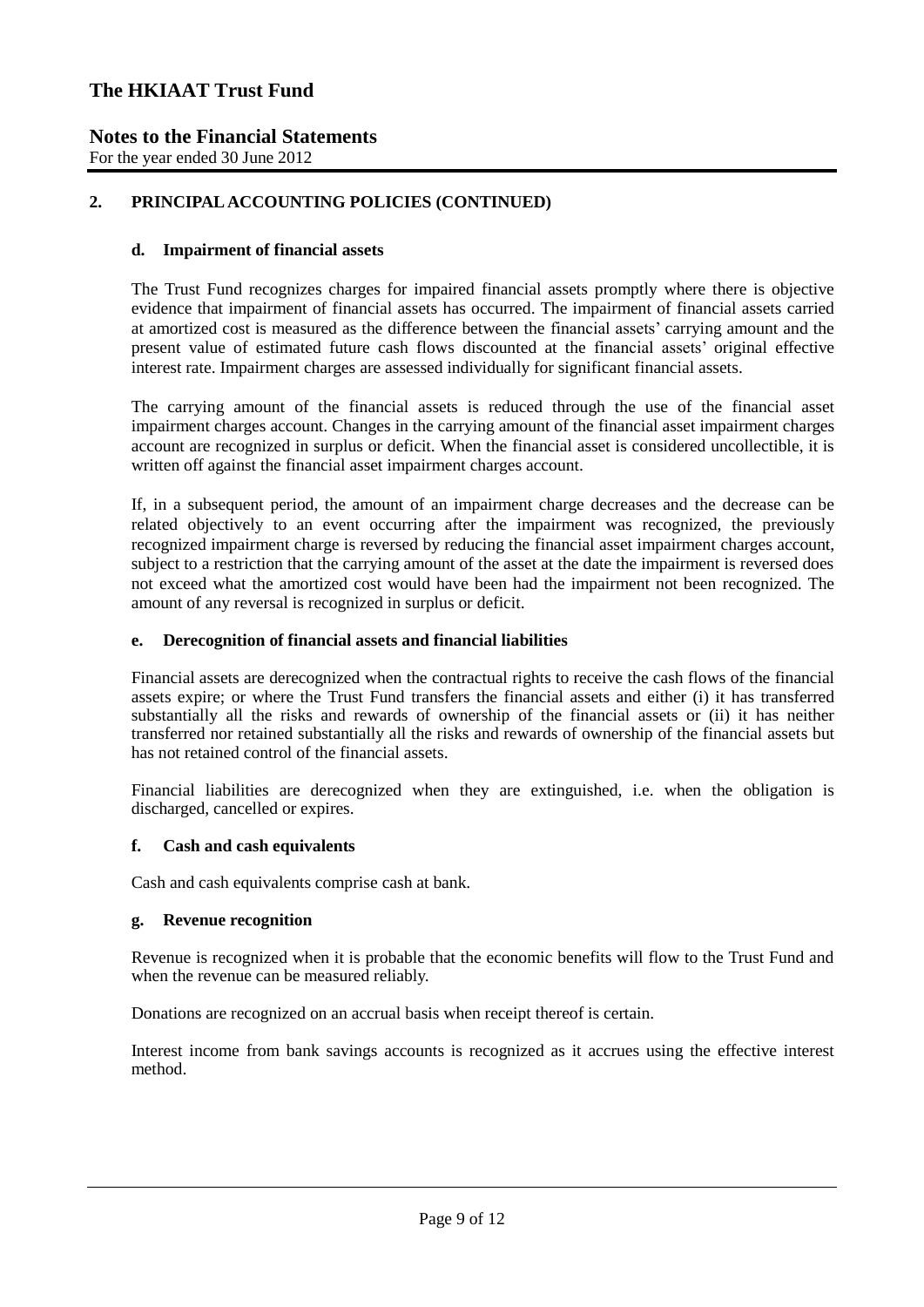### **Notes to the Financial Statements**

For the year ended 30 June 2012

### **2. PRINCIPAL ACCOUNTING POLICIES (CONTINUED)**

#### **h. Related parties**

A related party is a person or entity that is related to the Trust Fund.

- (i) A person or a close member of that person's family is related to the Trust Fund if that person:
	- (a) has control or joint control over the Trust Fund;
	- (b) has significant influence over the Trust Fund; or
	- (c) is a member of the key management personnel of the Trust Fund or of a parent of the Trust Fund.
- (ii) An entity is related to the Trust Fund if any of the following conditions applies:
	- (a) The entity and the Trust Fund are members of the same group (which means that each parent, subsidiary and fellow subsidiary is related to the others).
	- (b) One entity is an associate or joint venture of the other entity (or an associate or joint venture of a member of a group of which the other entity is a member).
	- (c) Both entities are joint ventures of the same third party.
	- (d) One entity is a joint venture of a third entity and the other entity is an associate of the third entity.
	- (e) The entity is a post-employment benefit plan for the benefit of employees of either the Trust Fund or an entity related to the Trust Fund. If the Trust Fund is itself such a plan, the sponsoring employers are also related to the Trust Fund.
	- (f) The entity is controlled or jointly controlled by a person identified in (i).
	- (g) A person identified in  $(i)(a)$  has significant influence over the entity or is a member of the key management personnel of the entity (or of a parent of the entity).

## **3. FINANCIAL INSTRUMENTS BY CATEGORY**

The carrying amounts of each category of financial instruments at the end of the reporting period are as follows:

|                                                         | 2012    | 2011    |
|---------------------------------------------------------|---------|---------|
|                                                         | HK\$    | HK\$    |
| <b>Financial assets</b> – measured at amortized cost    |         |         |
| Amount due from HKIAAT                                  | 469,104 | 385,364 |
| Cash and cash equivalents                               | 390,356 | 379,279 |
|                                                         | 859,460 | 764,643 |
| <b>Financial liability</b> – measured at amortized cost |         |         |
| Accruals for awards and scholarships                    | 884,370 | 732,600 |

The carrying amounts of the Trust Fund's financial instruments at the end of the reporting period approximate their fair value.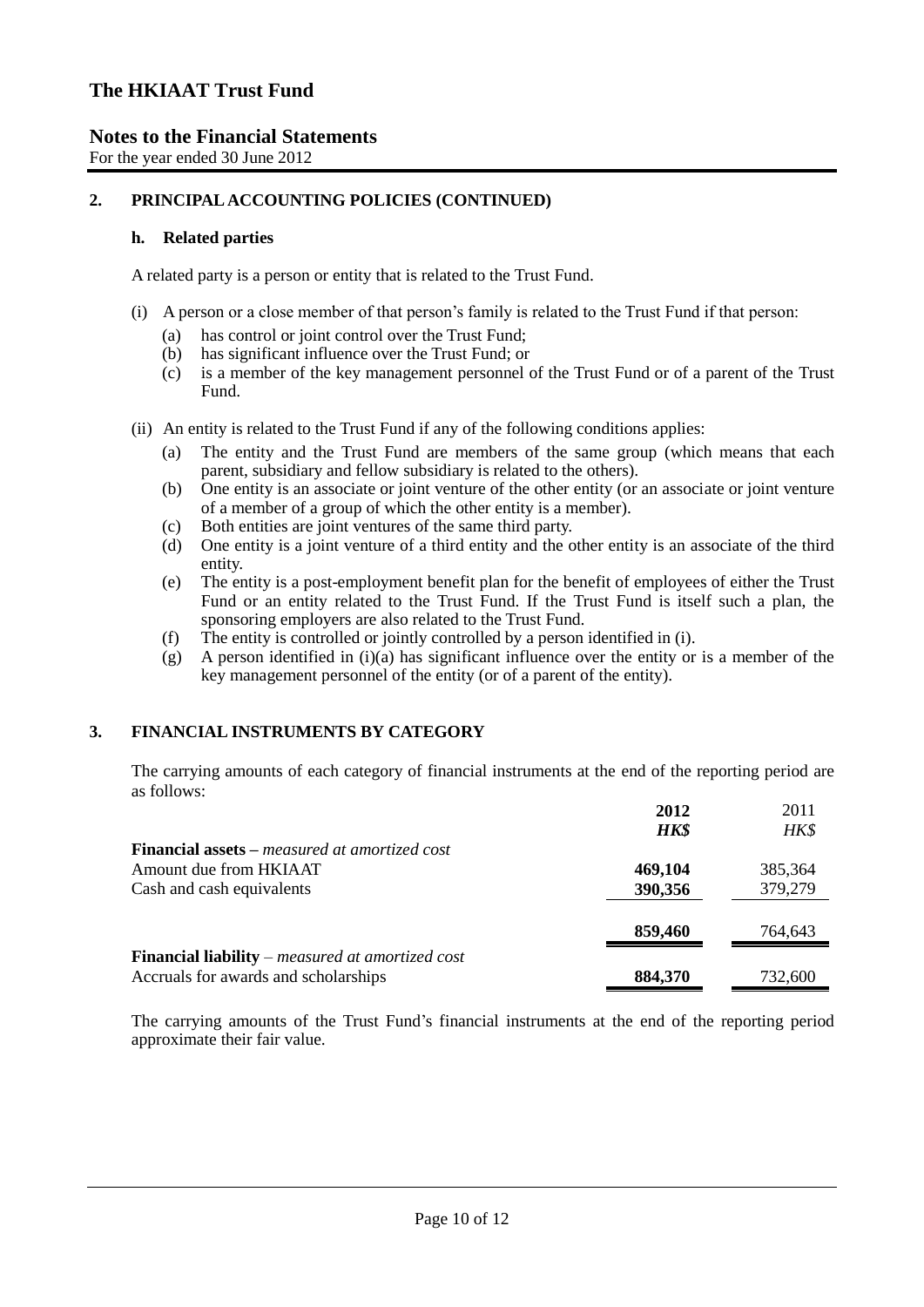### **Notes to the Financial Statements**

For the year ended 30 June 2012

### **4. AMOUNT DUE FROM HKIAAT**

The amount due from HKIAAT is unsecured, interest-free and payable on demand.

### **5. CASH AND CASH EQUIVALENTS**

|                   | 2012<br>HK\$ | 2011<br>HK\$ |
|-------------------|--------------|--------------|
| Bank balances     |              |              |
| - Savings account | 376,093      | 374,679      |
| - Current account | 14,263       | 4,600        |
|                   |              |              |
|                   | 390,356      | 379,279      |

Cash at bank earns interest at floating rates based on daily bank deposit rates.

#### **6. ACCRUALS FOR AWARDS AND SCHOLARSHIPS**

|                                                       | 2012        | 2011    |
|-------------------------------------------------------|-------------|---------|
|                                                       | <b>HK\$</b> | HK\$    |
| <b>HKIAAT</b> Scholarships                            | 716,720     | 644,990 |
| <b>HKIAAT</b> Applied Learning Scholarships           | 26,400      | 48,320  |
| <b>HKIAAT</b> Employees Retraining Board Scholarships | 58,710      | 39,290  |
| <b>HKIAAT</b> (Secondary School Group) Scholarships   | 82,540      |         |
|                                                       | 884,370     | 732,600 |

The awards and scholarships are granted to students upon approval by the trustees of the Trust Fund. The amount granted will be offset against subsequent claims made by the award/scholarship recipients. Any unused balance will be written back upon expiry. The awards and scholarships will expire in 2 to 5 years from the grant date.

The maturity profile of the Trust Fund's financial liabilities at the end of the reporting period, based on the contracted undiscounted payments, is all within 30 days.

## **7. DONATIONS**

|                                       | 2012<br>HK\$     | 2011<br>HK\$                        |
|---------------------------------------|------------------|-------------------------------------|
| Donation from HKIAAT<br>Other parties | 199,530<br>1,376 | 155,395<br>$\overline{\phantom{0}}$ |
|                                       | 200,906          | 155,395                             |